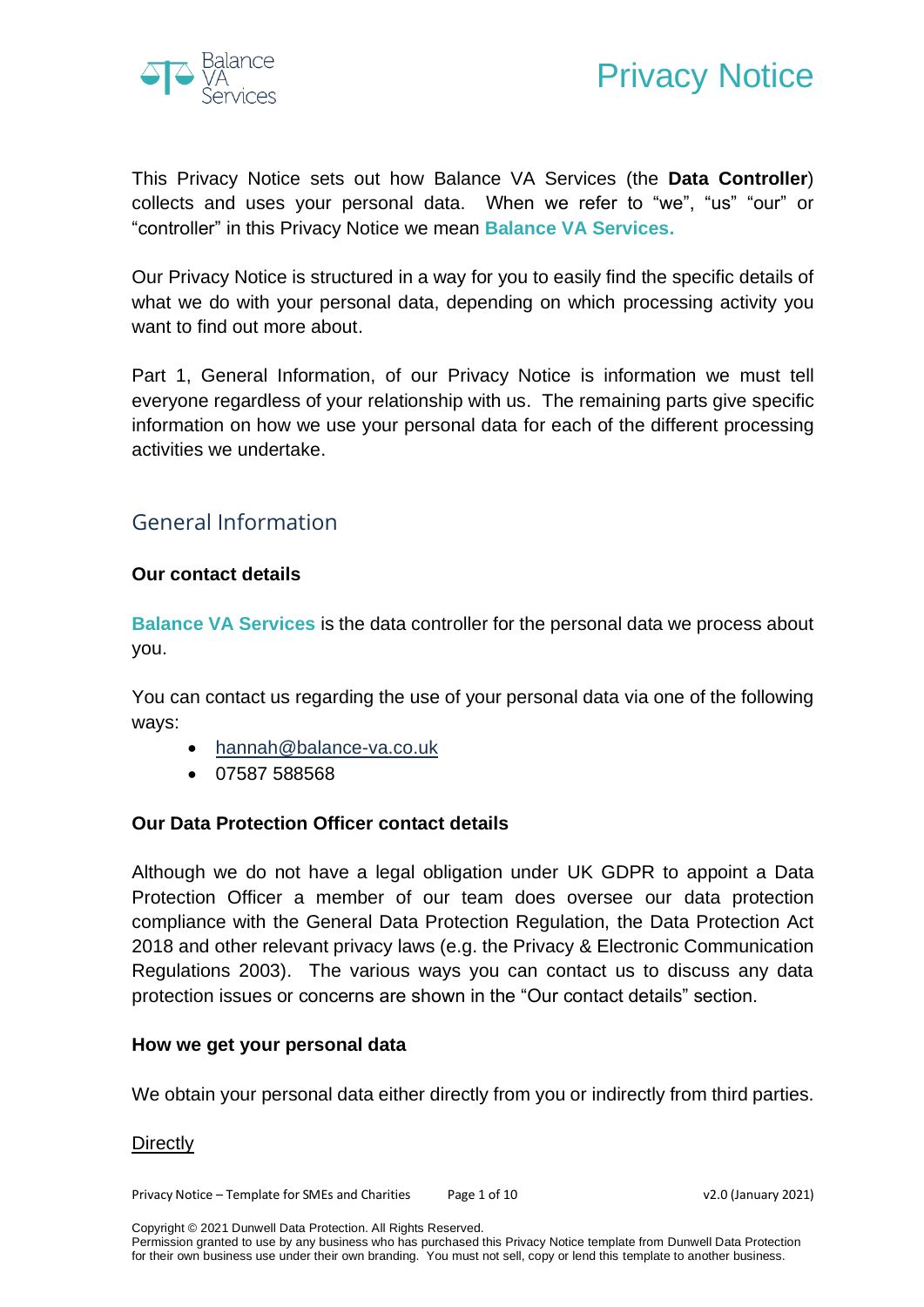

We obtain personal data directly from you, i.e. you have given your details to us, when you:

- enquire about our products/services;
- purchase one of our products/services;
- opt in to receive our newsletters/discounts/promotional offers.

#### Indirectly

We do not collect any personal data about you from third parties.

# **The legal basis to process your personal data**

When gathering and using your personal data we must have a legal basis to do so – this is a requirement of data protection law.

The legal basis we rely on to process your personal data varies depending on the processing activity undertaken. The full details of the processing activities we undertake along with the legal basis we rely on to process your personal data are given in the specific Parts of this privacy notice.

Where we process your personal data for us to comply with a legal/regulatory requirement we will rely on the legal basis of "legal obligation" as the processing is necessary for us to fulfil our legal obligation to which we are subject to.

# **Your rights**

Depending on the purpose and legal basis we rely on for processing your personal data, there are various rights available to you. You can:

- access the personal data we keep about you and be given specific information about the processing. This right always applies regardless of the processing activity we undertake.
- ask us to rectify personal data we hold about you that you think is inaccurate. This right always applies regardless of the processing activity we undertake.
- ask us to delete your personal data. This right only applies in specific circumstances.
- ask us to restrict the processing of your personal data. This right only applies in specific circumstances apply.

Copyright © 2021 Dunwell Data Protection. All Rights Reserved.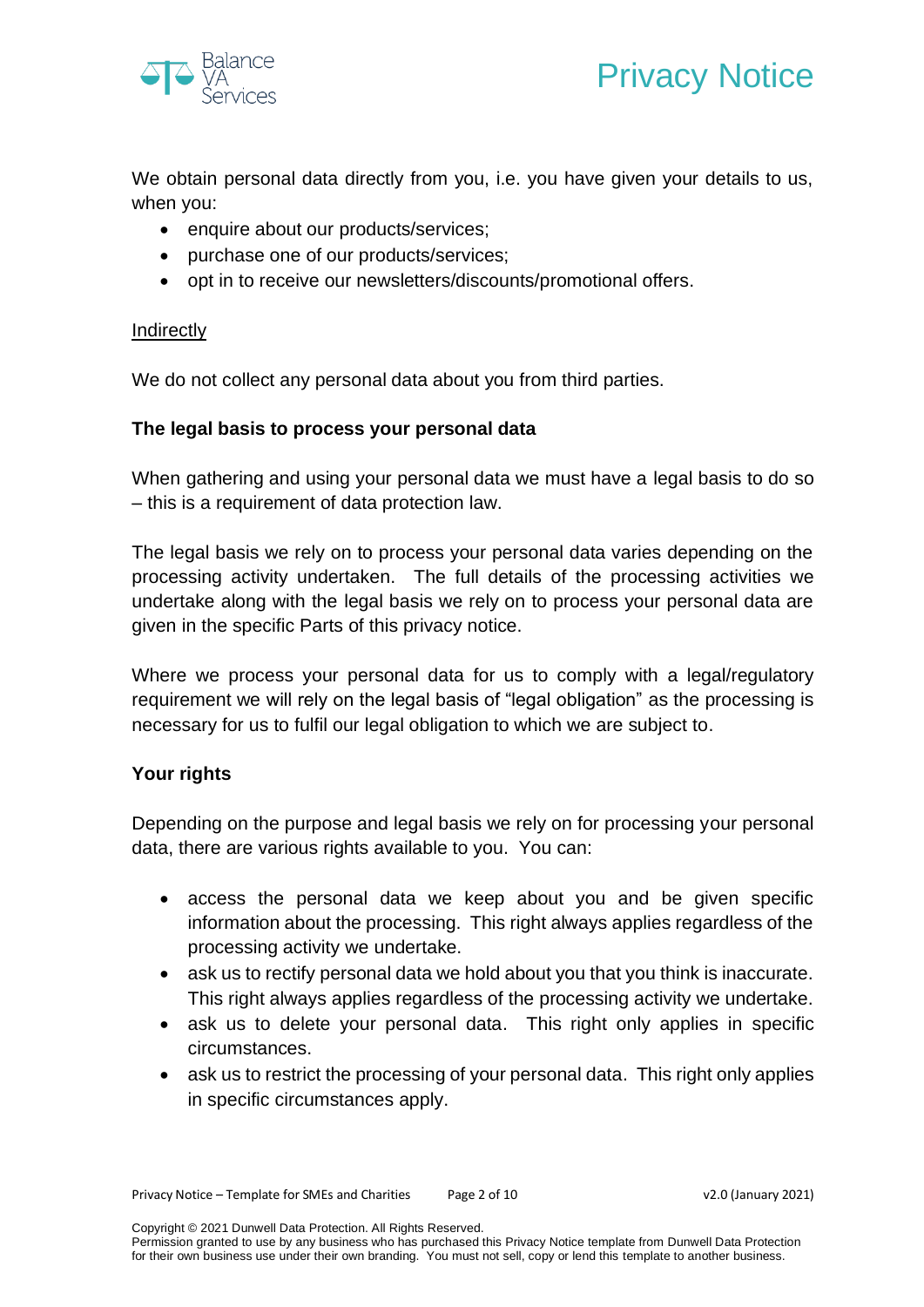

- object to the processing when we have relied on legitimate interest to undertake that processing activity and you believe we have infringed your rights.
- transfer your personal data from us to another service provider or give it to you. This right only applies to personal data you have given to us and when the processing is based on your consent or contractual basis and the processing is automated.

We do not undertake any solely automated decision making, including profiling, about you.

To find out more about how to exercise your rights please refer to the guidance on the Information Commissioner's Office website.

You do not pay a fee to us to exercise any of your rights. However, if your request is manifestly unfounded or excessive, we may either charge a reasonable fee or refuse the request.

We shall respond to a valid request within one month of receiving it.

If you wish to exercise one of your rights, please contact us via one of the methods shown in the "Our contact details" section.

#### **How to make a complaint about us to the Information Commissioner's Office**

If you are not happy with how we are processing your personal data or you believe we have not dealt with one of your rights correctly you are entitled to make a complaint to the Information Commissioners Office (ICO). The ICO has several ways in which you can get in touch with them, including post, email, and online forms. For full details how to make a complaint please refer to their website.

#### **Sharing your personal data with other businesses**

We do not share, sell or rent your personal data to other businesses for them to use for their own marketing purposes.

We do not currently undertake any data sharing activities with other businesses (this includes both routine and ad-hoc data sharing). Should this change in the future we will update our privacy notice to reflect this processing activity. We will always comply with relevant data protection laws should we enter into any data sharing with another business.

Copyright © 2021 Dunwell Data Protection. All Rights Reserved.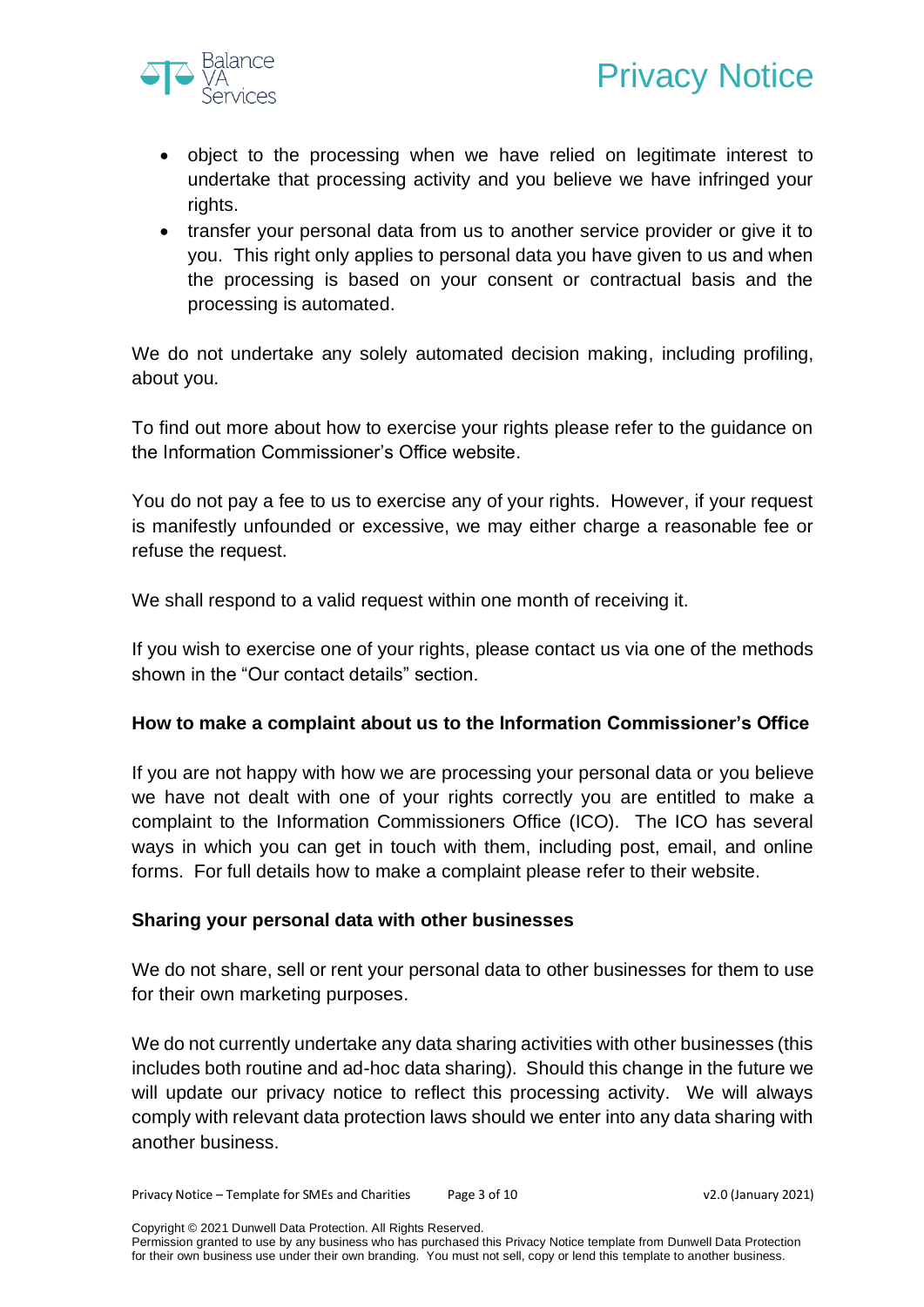

# **Using data processors**

We may use data processors to help us fulfil our services/delivery of goods to you.

When we do use another business/es to process personal data on our behalf (they are known as data processors) to enable us to provide our services/delivery of goods to you we ensure we have appropriate UK GDPR compliant contracts in place with each one.

The data processor is not allowed to do anything with your personal data other than what we have instructed them to do with it. They will not share your personal data with any other business apart from us, unless they are required to do so by law. They will hold it securely and retain it for the period we instruct.

Our data processors include:

- IT system providers;
- IT servicing and maintenance providers;
- Website host providers;
- Email host providers;
- Accountant;
- Marketing service provider;
- CRM provider;

#### **Transferring personal data outside of the UK**

Sometimes it is not possible for us to store or process your personal data wholly in the UK. When your personal data does need to be transferred or stored outside of the UK we make sure we comply with the specific requirements set out in UK GDPR for us to undertake this. We will only transfer personal data outside of the UK when one of the following provisions are in place to safeguard your personal data:

- An "adequacy decision" is in place with the country where the personal data is being transferred to. This means that the UK Government have approved that country as having the same or similar level of protections in place to protect and safeguard personal data.
- An "appropriate safeguard" as set out in UK GDPR is in place. These include standard contractual clauses and binding corporate rules.

If we are unable to rely on any of the above provisions we will rely on your explicit consent to make the transfer of personal data, unless another exception under UK GDPR applies to allow us to process your personal data.

Copyright © 2021 Dunwell Data Protection. All Rights Reserved.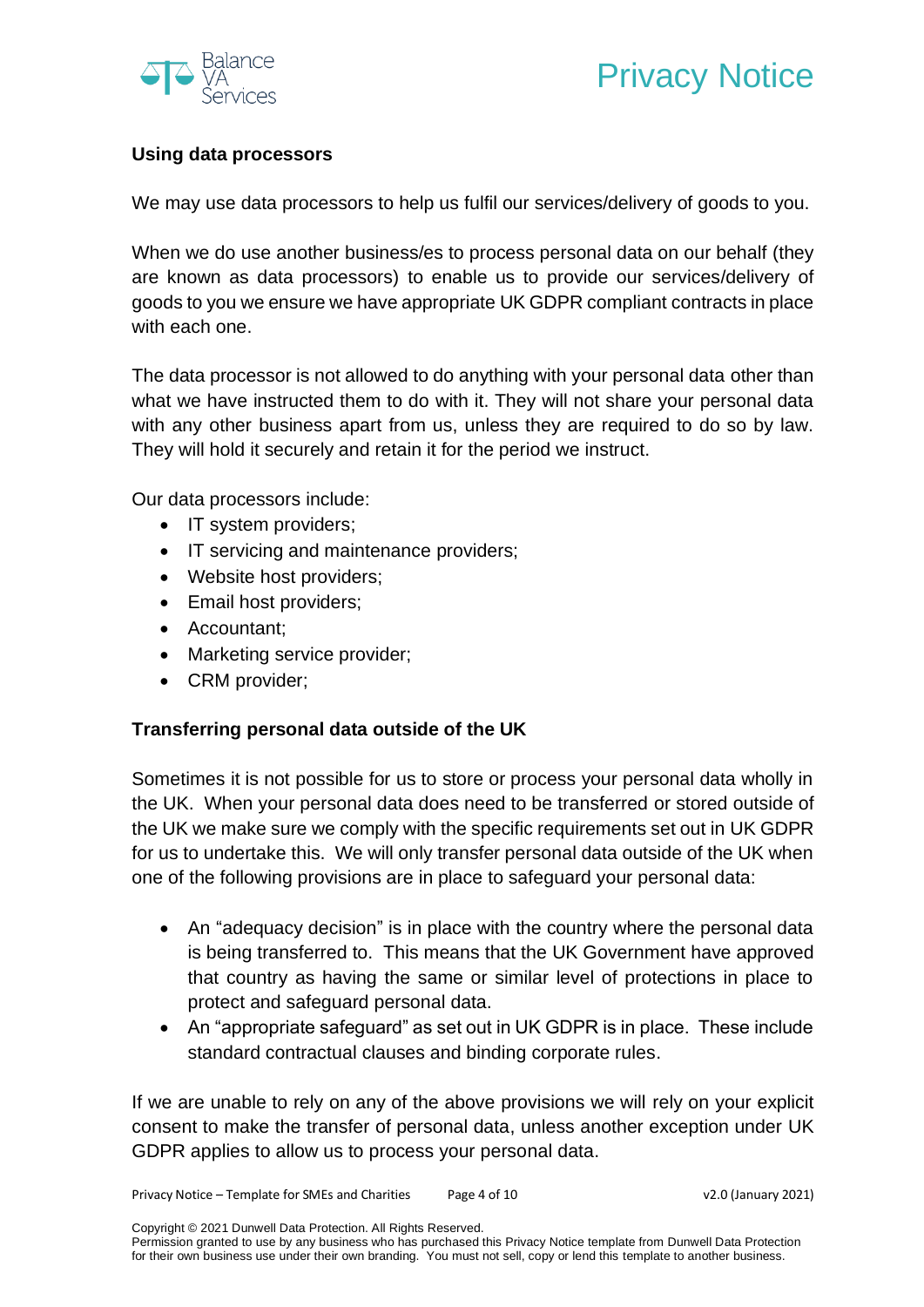

# Privacy Notice

# **Children's information**

We do not collect and process personal data relating to children.

#### **Cookies**

You can find full details of our Cookie Policy **[here](http://www.balance-va.co.uk/cookie-policy/)**.

## **Links to other websites**

Our website may provide links to websites of other organisations. Our Privacy Notice does not cover how those organisations process your personal data when you visit their website. We advise you to read their Privacy Notices.

## **Changes to our Privacy Notice**

We keep our Privacy Notice under review to ensure it remains accurate and up to date and we reserve the right to modify this policy at any time. Changes to this policy will be posted on our website and you should endeavour to review the policy frequently.

If you have any questions about our Privacy Notice, please contact us via one of the ways shown in the "Our contact details" section.

This is version 1.1 of Balance VA Services Privacy Notice.

It was last updated on 27 January 2022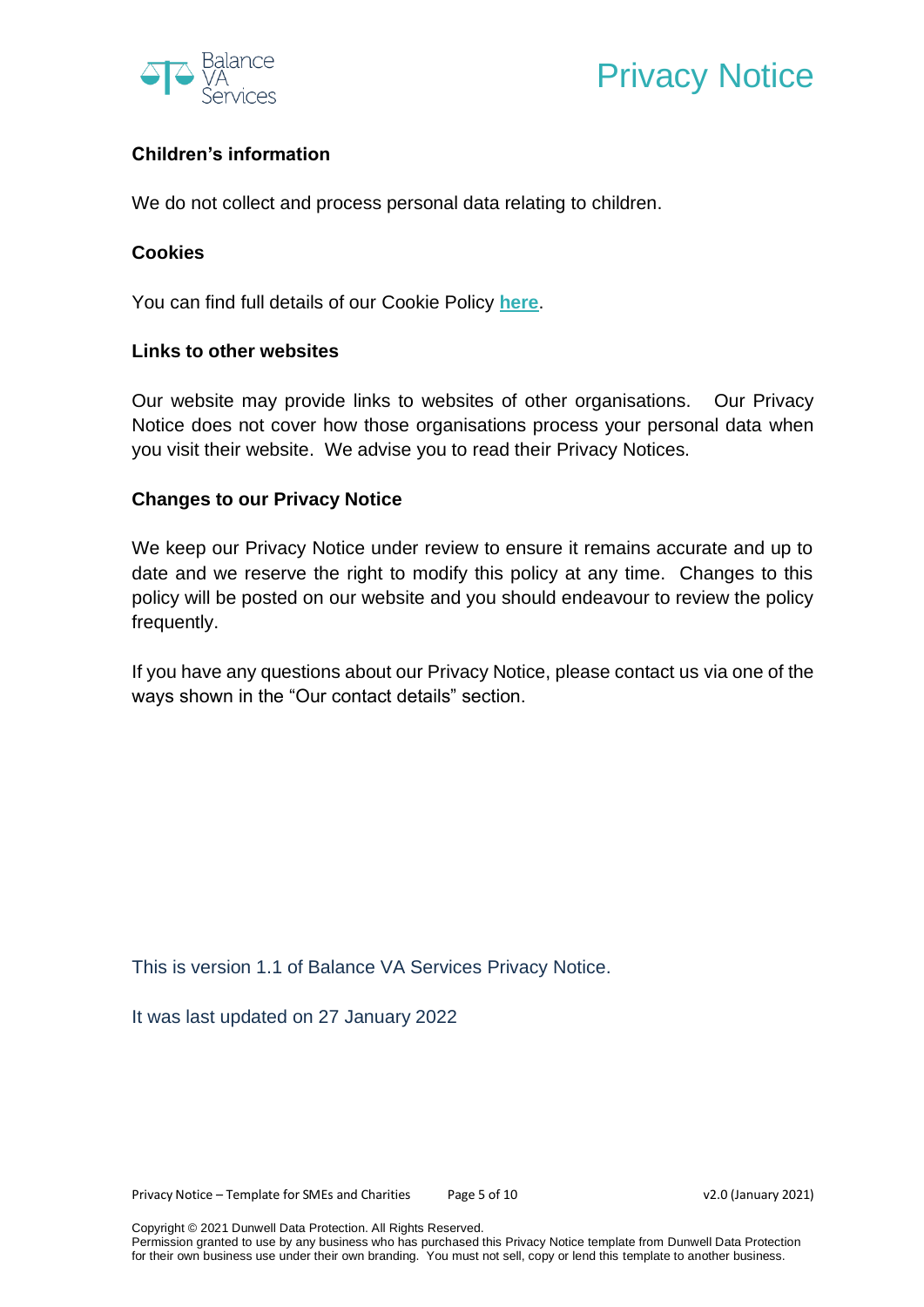



# If you enquire about or use one of our services

## **What personal data do we need?**

When you use one of our services, we need to collect the following type of personal data from you:

- Full name
- Postal address
- Email address
- Telephone numbers (landline and/or mobile)

#### **How do we get your personal data?**

We gather your personal data directly from you when you either enquire about our services or enter into a contract with us to purchase one of our services.

# **Why do we need your personal data and which legal basis do we rely on for the processing?**

We use your personal data to:

- provide information, at your request, on the services we offer:
- provide the service package you have purchased;
- provide updates regarding the service we are providing to you; and
- send you marketing information relating to our services in general and the work we do.

The legal basis we rely on for these purposes are:

#### Contractual obligation (GDPR Article 6(1)(b))

The services we provide to you are done so under contract or with a view to entering into a contract with you. We require certain information from you to enable us to fulfil our contractual obligation. If you are not able to provide all the information we need we may not be able to provide the service to you and the arrangement may be terminated.

#### Legitimate interests (GDPR Article 6(1)(f)

GDPR allows us to use legitimate interests for direct marketing purposes in certain circumstances. We have undertaken a legitimate interest assessment, which

Copyright © 2021 Dunwell Data Protection. All Rights Reserved.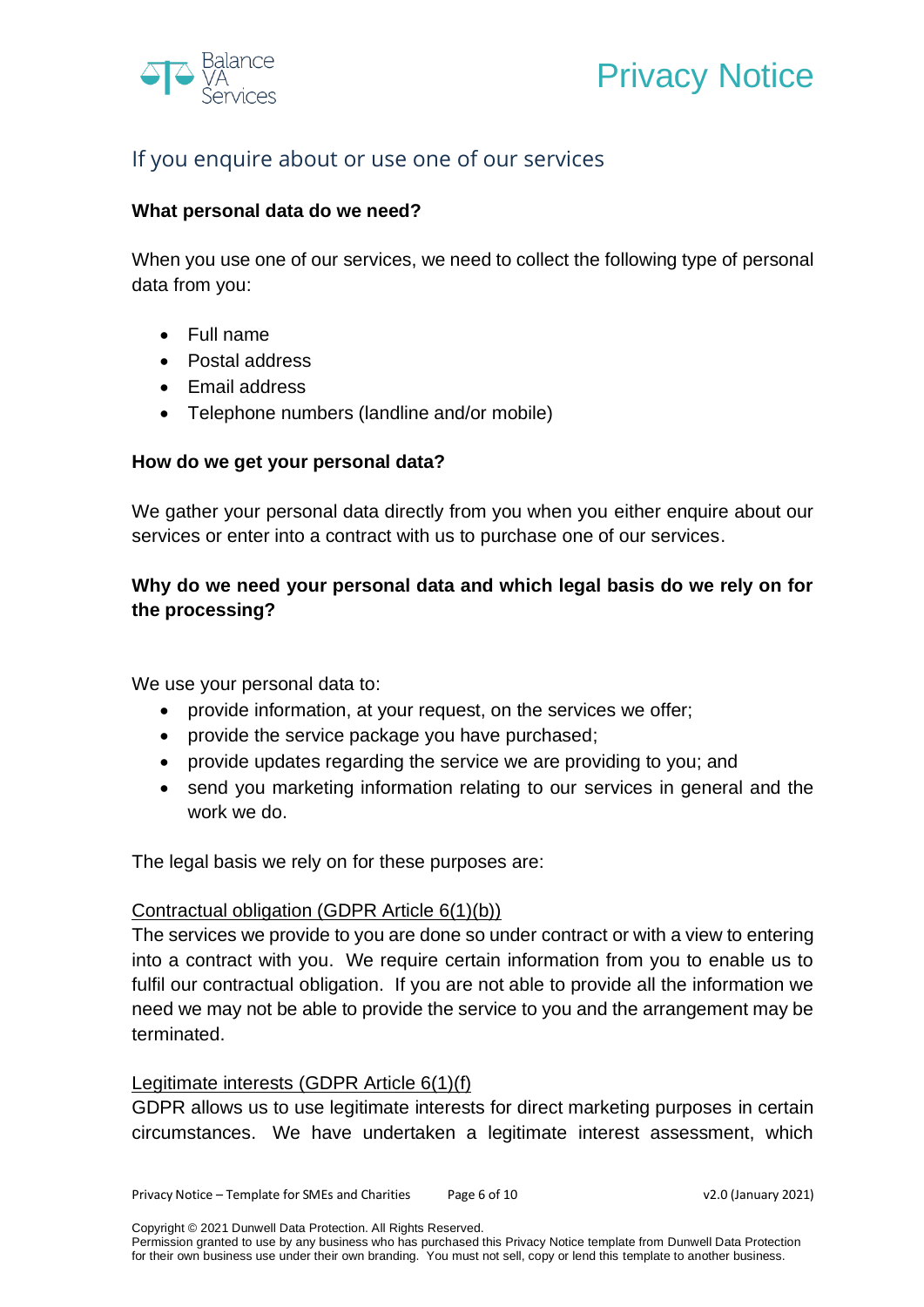



balances our business purposes for the processing against your right to privacy. The outcome of the balancing test justifies our use of legitimate interests for this purpose as it would not be an unreasonable expectation for anyone who either enquired about our services with a view to purchasing them, or is an existing customer using our services to receive information from us about our services.

This also complies with e-Privacy laws, currently the Privacy & Electronic Communication Regulations 2003, which governs how a business can undertake electronic direct marketing. We can rely on soft opt-in for "individual subscribers" for email marketing to prospective and existing customers. We do not need consent or soft opt-in for "corporate subscribers".

We always give you the opportunity to object to receiving marketing communications from us, when we first collect your personal data and with every marketing communication thereafter.

#### **How long do we keep your personal data?**

When we have concluded the provision of our service to you, we will keep your data for a period of 7 before it is securely disposed.

Marketing contact details are held for as long as you want to remain on our marketing contact list.

#### **Do we use any data processors?**

Yes, we use the following data processors to deliver our service to you:

- Office 365
- Mailerl ite
- Dubsado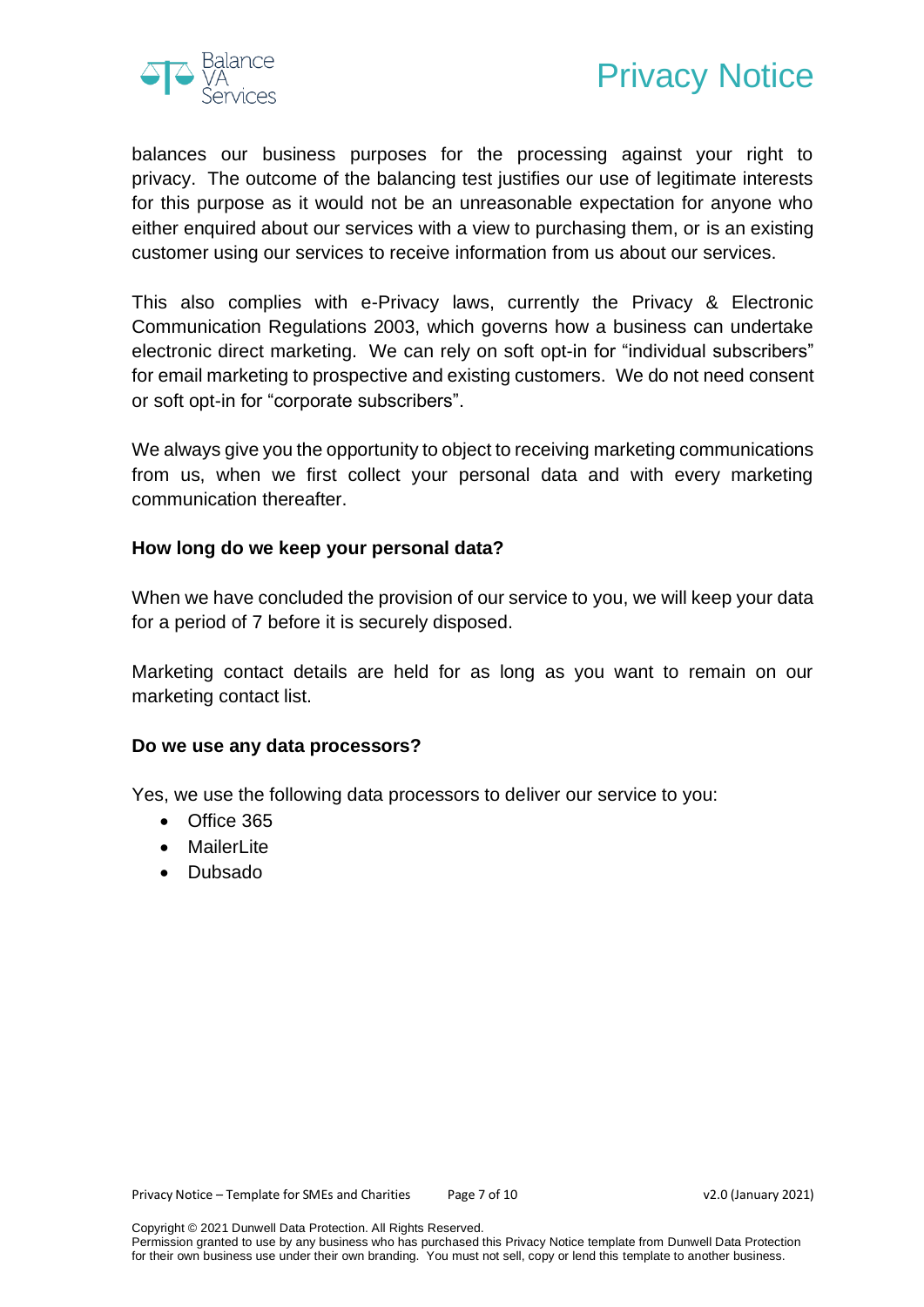



# If you just want to receive our newsletters and marketing

### **What personal data do we need?**

To receive marketing communications from us we need the following personal data:

- Full name
- Email address

#### **How do we get your personal data?**

We gather your personal data directly from you when you sign up to receive marketing information from us.

# **Why we need your personal data and the legal basis we rely on for the processing**

We need your personal data to be able to send you relevant news about us and our services and products, etc that you have subscribed to receive.

The legal basis we rely on is:

#### Consent (GDPR Article 6(1)(a)

By submitting your contact details to receive marketing from us you have given your consent for us to use your personal data for this purpose.

You always have the right to withdraw your consent to receive marketing, you can do this by clicking the "unsubscribe" link in the marketing email you receive.

#### **How long do we keep your personal data?**

Marketing contact details are held for as long as you want to remain on our marketing contact list.

#### **Do we use any data processors?**

Yes, we use the following data processors:

• MailerLite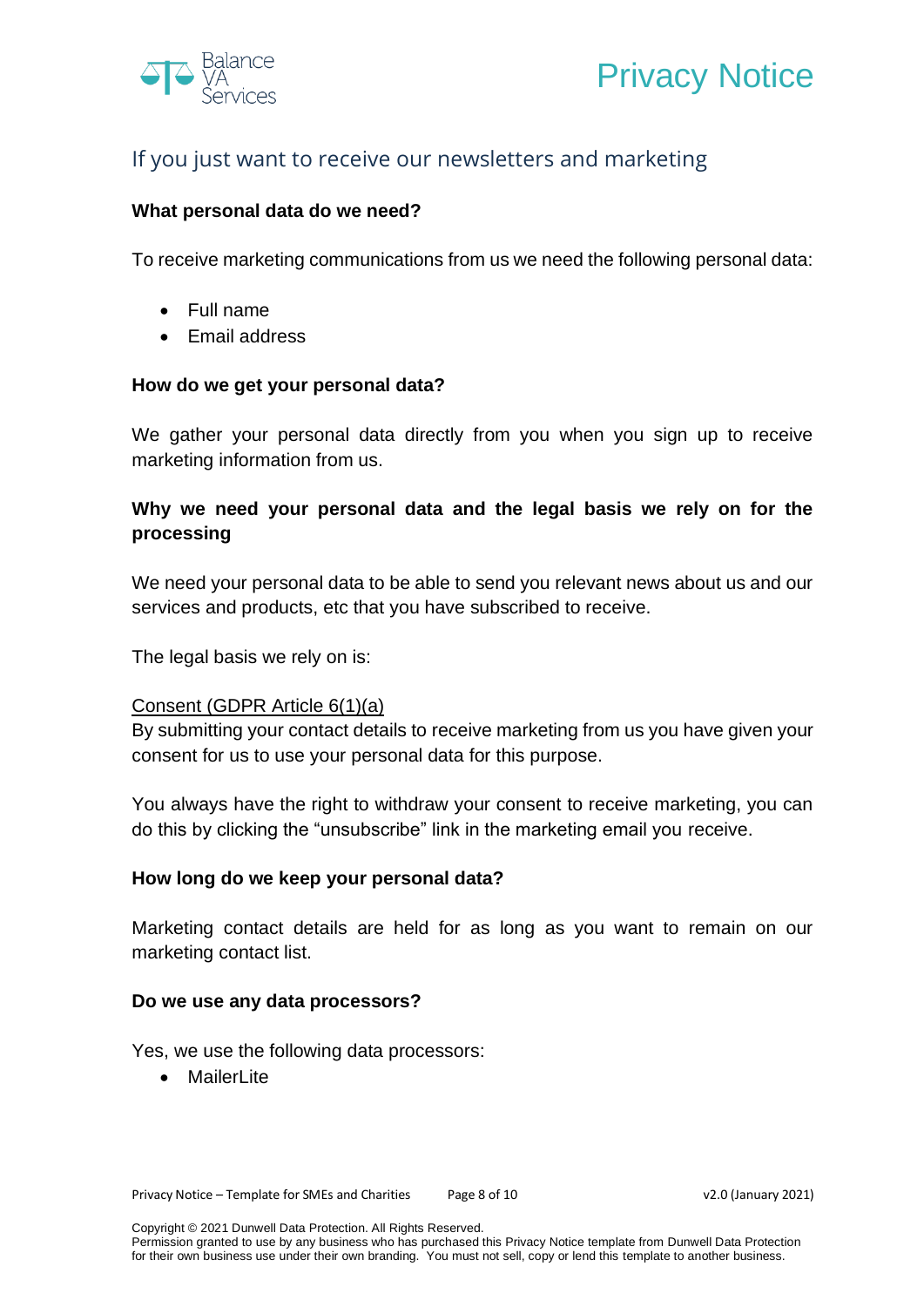

# Privacy Notice

# If you are a Supplier or Contractor

## **What personal data do we need?**

For us to pay you for the service or goods you have provided to us we need to collect and use a small amount of information about you and your business, this is also likely to include some information about the individuals who work at your business.

The personal data we are likely to need is:

- Your business name;
- The name (first and last name) of the person who we are liaising with at your business (in some cases this may be several staff members details);
- Business postal address;
- Business email address;
- Business telephone number;
- Business mobile number:
- Bank details to enable payment to be made;

#### **How do we get your personal data?**

We obtain your data directly when we start to use your services or have purchased goods from you. We gather the relevant information from you to enable us to process payment to you for those services and goods.

We also obtain some data, such as your business name and contact details, indirectly from publicly available sources or recommendations from 3rd parties to enable us to contact you to enquire about the services and goods you provide prior to us making a purchase.

# **Why we need your personal data and the legal basis we rely on for the processing**

We need your personal data to either enquire about the services or goods you provide that we may be interested in purchasing or to make a purchase. We then use your personal data to pay for those goods and services when you invoice us or to raise any queries about the payment.

The legal basis we rely on are:

Copyright © 2021 Dunwell Data Protection. All Rights Reserved.